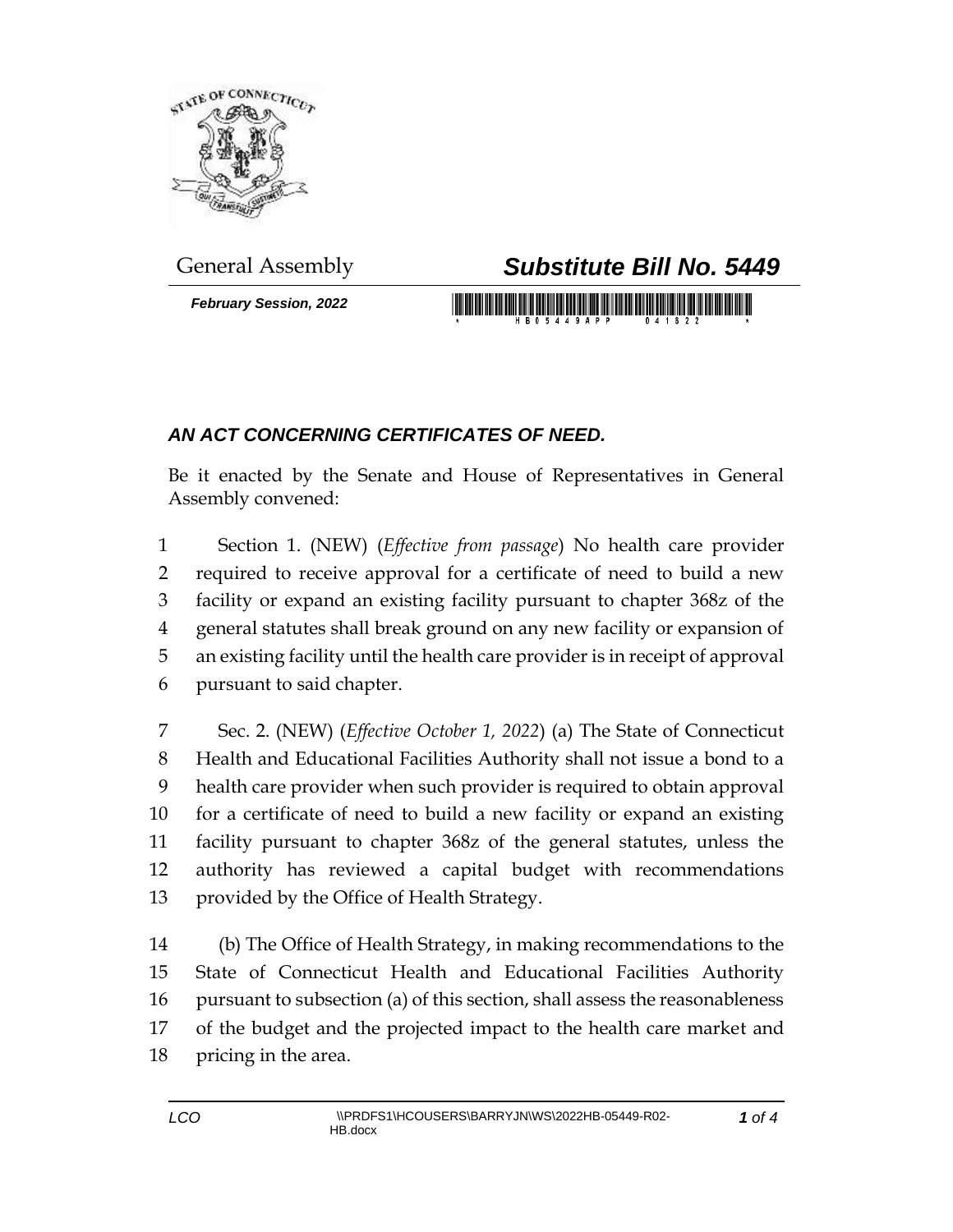Sec. 3. Subsection (a) of section 19a-639a of the general statutes is repealed and the following is substituted in lieu thereof (*Effective October 1, 2022*):

 (a) An application for a certificate of need shall be filed with the unit in accordance with the provisions of this section and any regulations adopted by the Office of Health Strategy. The application shall address the guidelines and principles set forth in (1) subsection (a) of section 19a- 639, and (2) regulations adopted by the department. The applicant shall include with the application a nonrefundable application fee **[**of five hundred dollars**]** based on the cost of the project. The amount of the fee shall be as follows: (A) One thousand five hundred dollars for a project that will cost not greater than fifty thousand dollars; (B) two thousand five hundred dollars for a project that will cost greater than fifty thousand dollars but not greater than one hundred thousand dollars; (C) five thousand dollars for a project that will cost greater than one hundred thousand dollars but not greater than five hundred thousand dollars; (D) ten thousand dollars for a project that will cost greater than five hundred thousand dollars but not greater than one million dollars; (E) fifteen thousand dollars for a project that will cost greater than one million dollars but not greater than five million dollars; (F) twenty thousand dollars for a project that will cost greater than five million dollars but not greater than ten million dollars; and (G) twenty-five thousand dollars for a project that will cost greater than ten million dollars.

 Sec. 4. (*Effective from passage*) (a) (1) The Office of Health Strategy shall conduct a study concerning certificates of need, required pursuant to chapter 368z of the general statutes, in the state.

 (2) Not later than January 15, 2023, the Office of Health Strategy shall submit a report, in accordance with the provisions of section 11-4a of the general statutes, concerning the results of such study to the joint standing committee of the General Assembly having cognizance of matters relating to insurance.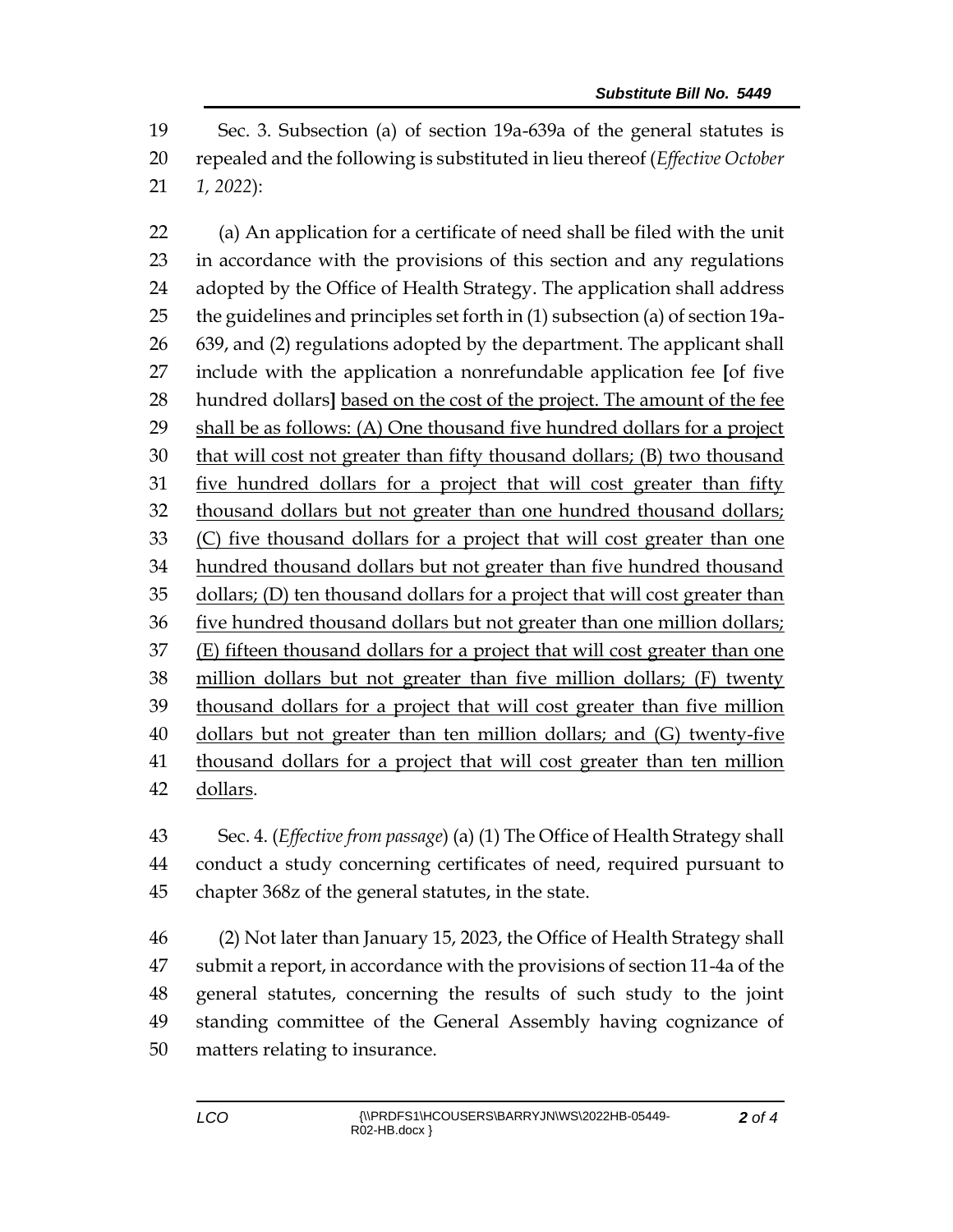(b) The report shall consider and make recommendations concerning the following matters:

 (1) The institution of a price increase cap that is tied to the cost growth benchmark for consolidations;

 (2) Guaranteed local representation of communities on hospital boards;

 (3) Changes to the Office of Health Strategy's long-term, state-wide health plan to include an analysis of services and facilities and the impact of such services and facilities on equity and underserved populations;

 (4) Setting standards for measuring quality as a result of a consolidation;

 (5) Enacting higher penalties for noncompliance and increasing the staff needed for enforcement;

 (6) The Attorney General's authority to stop activities as the result of a certificate of need application or complaint;

 (7) The ability of representatives of the workforce and the community to intervene or appeal decisions;

 (8) Giving the Office of Health Strategy the authority to require an ongoing investment to address community needs; and

 (9) Capturing lost property taxes from hospitals that have converted to nonprofit entities.

This act shall take effect as follows and shall amend the following sections:

| Section 1 | from passage        | New section   |
|-----------|---------------------|---------------|
| Sec. 2    | October 1, 2022     | New section   |
| Sec. 3    | October 1, 2022     | $19a-639a(a)$ |
| Sec. 4    | <i>from passage</i> | New section   |
|           |                     |               |